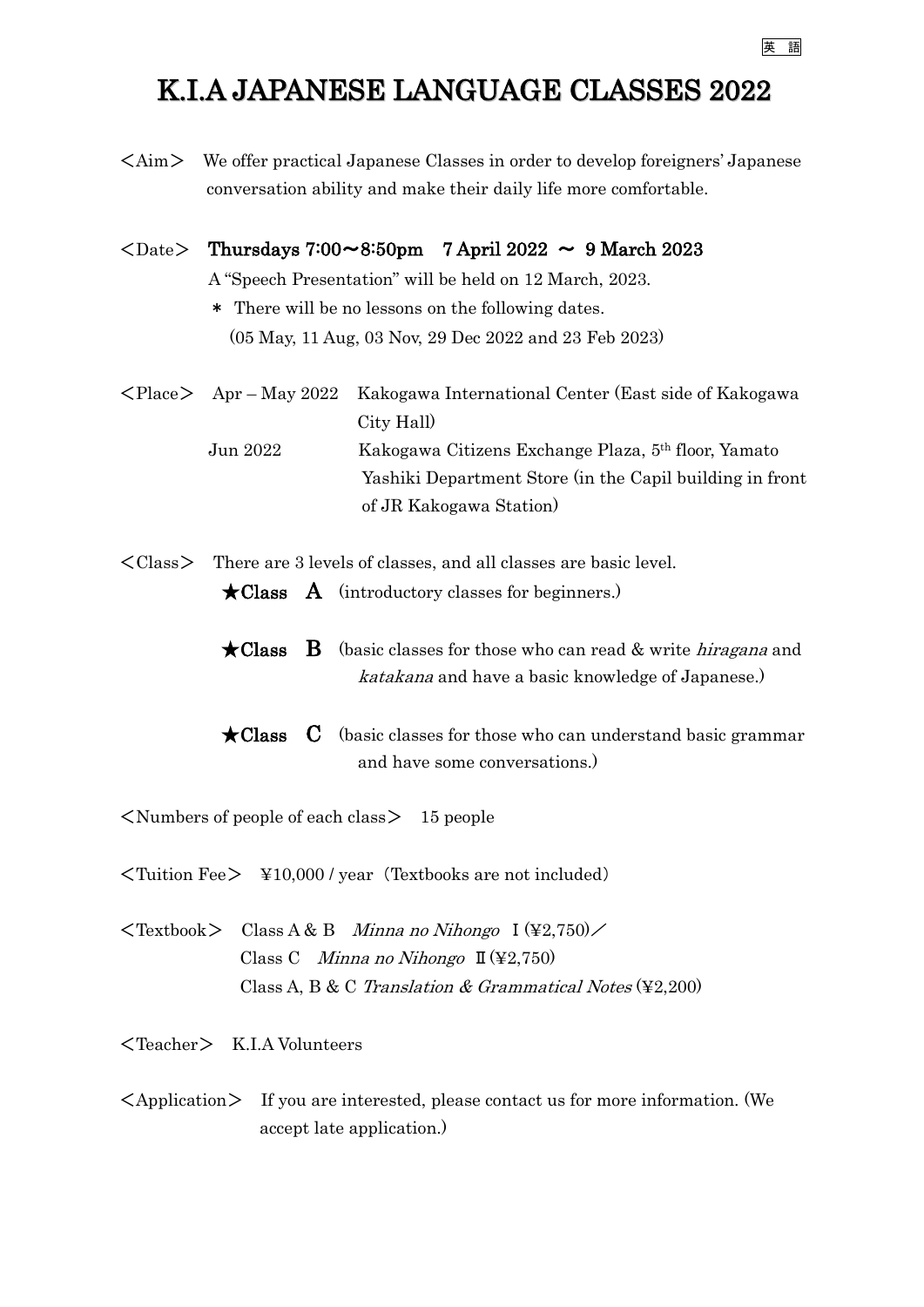- ※ There are limited carpark space at KIA. If you cannot find a carpark space, please park your car at carpark Tsutsuji. (Parking fees will be applied.) From June 2022, Japanese language class will be held at the Kakogawa Citizens Exchange Plaza (5th floor on the Yamato Yashiki Department Store in the Capil building in front of JR Kakogawa Station). Please ask the staff where you can park your car or bicycle (Parking fees will be applied).
- ※ If there is a weather warning for the southeastern Harima area (Kakogawa City, Inami Cho, Harima Cho, etc.) at 6:00 p.m., classes will be canceled.

<Contact Details> Kakogawa International Association

ADDRESS:387-1 Yoshino, Noguchi-cho, Kakogawa-shi, Hyogo 675-0017 PHONE:079-425-1166 F A X:079-425-0200 E-mail:[info@kakogawa-kia.or.jp](mailto:info@kakogawa-kia.or.jp)

KIA will be moving to the Kakogawa Citizens Exchange Plaza in June 2022.